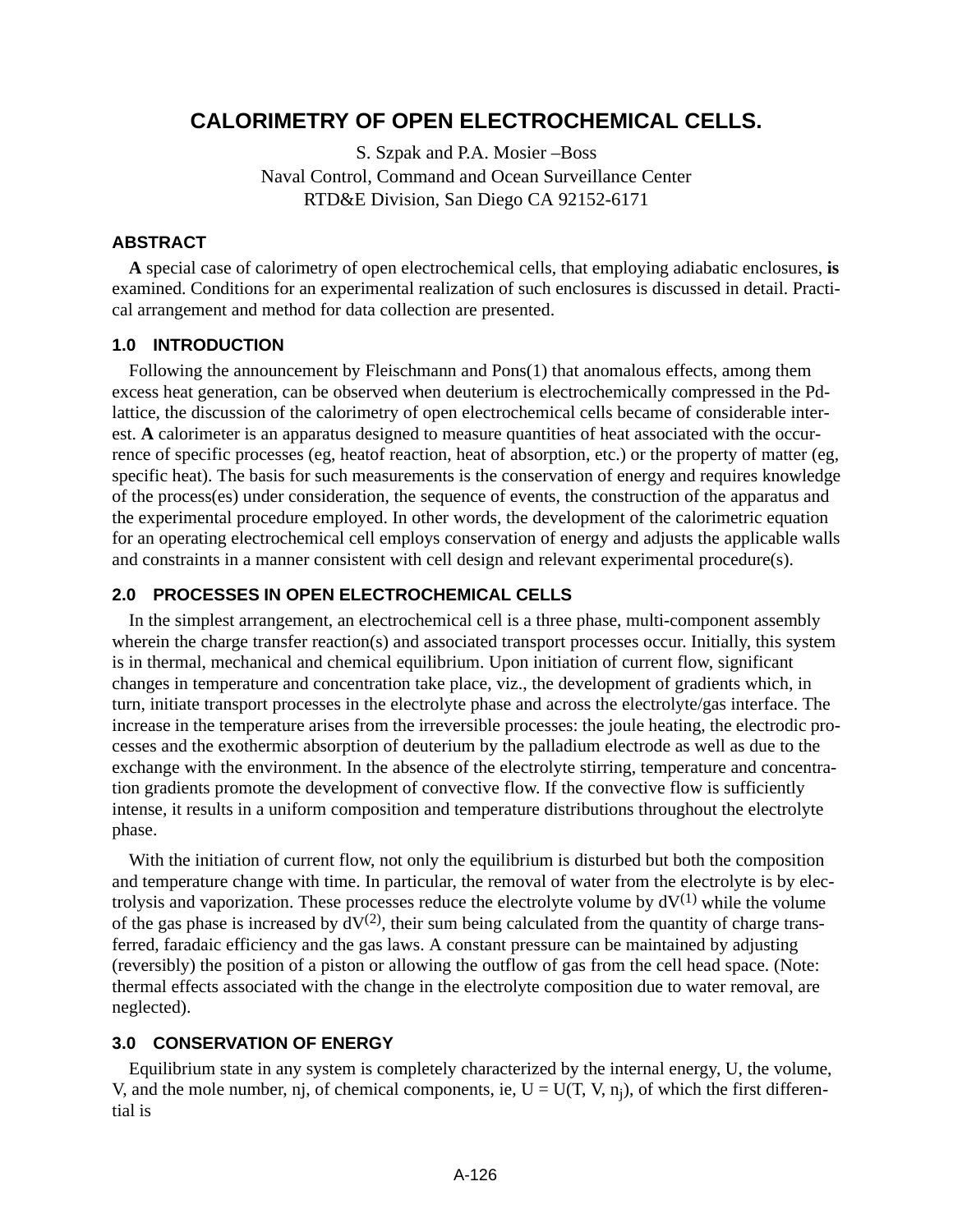$$
dU = \frac{\partial U}{\partial T} \mid_{V,n_j} dT + \frac{\partial U}{\partial V} \mid_{T,n_j} dV + \sum_j \frac{\partial U}{\partial n_j} \mid_{T,V} dn_j
$$
 (1)

where:  $\frac{\partial U}{\partial V}\Big|_{t,n_j} = -p; \frac{\partial U}{\partial n_j}$  $\frac{\partial U}{\partial n_j}|_{T,V} = \mu_j$  are the intensive parameters. In the energy representation, the independent variables are the extensive properties with the intensive properties as derived quantities.. If a constant pressure processes are examined, the use of the enthalpy function is more convenient. In the enthalpy representation, the pressure is substituted for volume, ie,  $H = H(T, p, n<sub>i</sub>)$ . Both quantities, U and H, are unambiguously defined in closed and open systems because the changes in state variables are independent of whether the change in composition, dnj, is due to an exchange or chemical reaction. Consequently, in open systems, the only valid statements are:

$$
U = \sum U^a ; H = \sum H^a ; H^a = U^a - \sum_j L_j^a l_j^a ; \alpha = 1, 2, ...; j = 1, 2, ...
$$

while terms "work" and "heat" are ambiguous. The ambiguity is removed, however, if we define work and heat by

Eqs. (2) and (3) respectively

$$
dW = \sum_{j} L_j dl_j + dW_{diss} + dW_a \tag{2}
$$

and

$$
dQ = dU - dW - \sum_{k} \frac{\partial U}{\partial T} \mid_{V,n_j} dT + Vdp + \sum_{j} \frac{\partial U}{\partial n_j} \mid_{T,V} dn_j
$$
 (3)

and, if it is understood that dW measures the work that would have been done if the system under consideration were closed(2,3).

While the infinitesimal change in the internal energy is given by Eq. (1), the change in the enthalpy  $(H = U + pV)$ , is given by Eq. (4)

$$
dH = \frac{\partial U}{\partial T} \mid_{V,n_j} dT + Vdp + \sum_j \frac{\partial U}{\partial n_j} \mid_{T,V} dn_j
$$
 (4)

which, at p = const., because of the equality  $\frac{\partial U}{\partial n_j}\Big|_{T,V} = \frac{\partial H}{\partial n_j}\Big|_{p,T} = \mu_j$  becomes Eq. (5)

$$
dH(T, n_j) = \frac{\partial H}{\partial T} \mid_{n_j} dT + \sum_j \frac{\partial H}{\partial n_j} \mid_T dn_j
$$
 (5)

### **4.0 FORMULATION OF CALORIMETRIC EQUATION**

In deriving the calorimetric equation, we balance the change in the enthalpy of the electrolyte phase with the enthalpy gain or loss attributed to the participating processes. In particular, applying the enthalpy balance to an open electrochemical system (not including cell walls and electrodes), illustrated in Fig. 1, we obtain, with dn<sub>j</sub> <0

$$
\frac{\partial H^{(1)}}{\partial T}\mid_{n_j} dT - \sum_j \frac{\partial H^{(1)}}{\partial n_j}\mid_T dn_j = dH^* - dw + \sum dH^{(1 \to \nu)} + \sum dH^{(1 \to e)} \qquad (6)
$$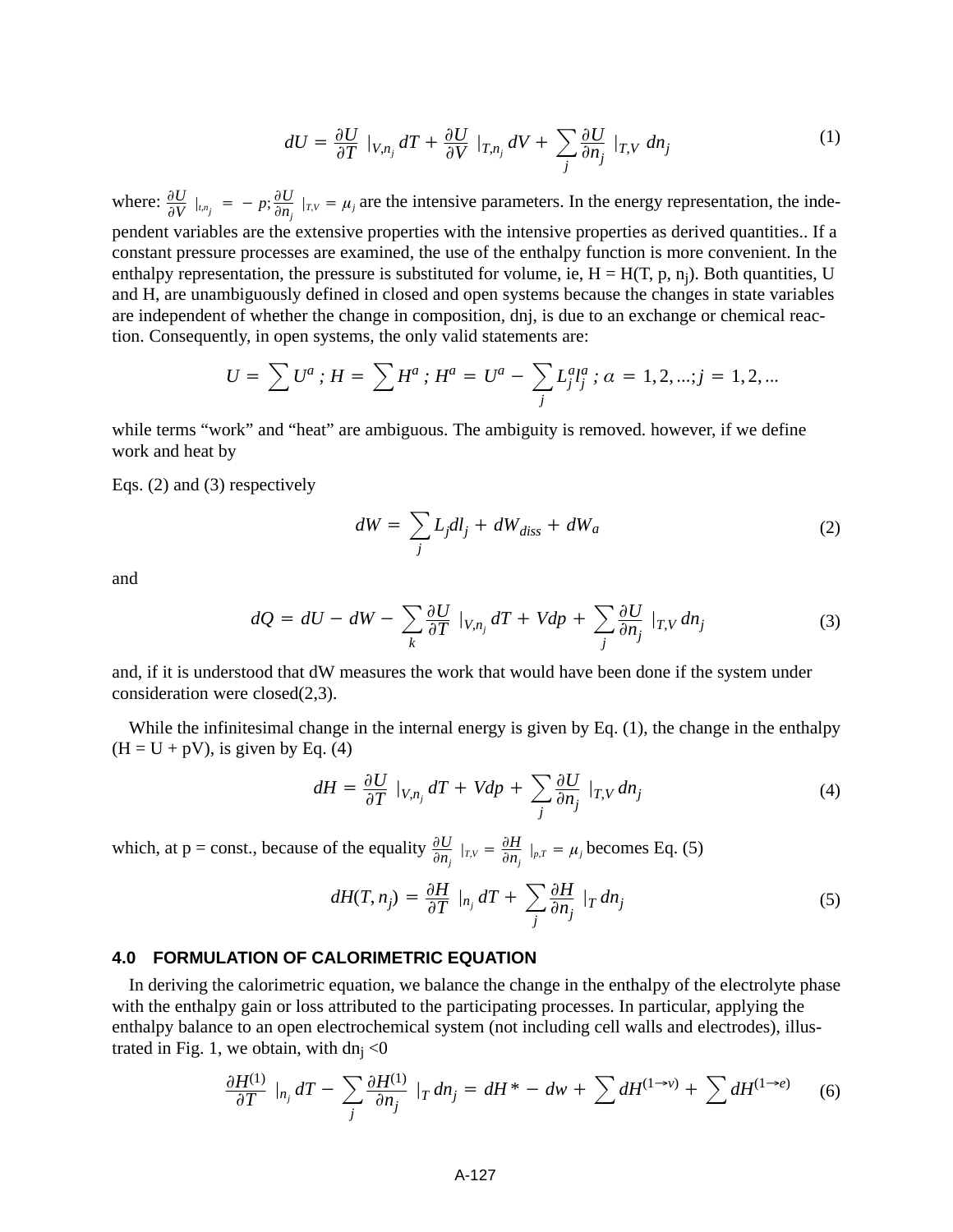where  $dH^*$  is the energy produced (excess enthalpy), dw is the work done on the surroundings, where  $dH^{(1\rightarrow v)}$  is the enthalpy transferred between the electrolyte and gaseous phases and  $\sum dH^{(1\rightarrow v)}$  is the enthalpytransferred to or from the environment. The direction of transfer determines the sign, viz., the quantity removed from the system is negative. As written, the left side of Eq. (6) denotes change in the enthalpy that is measured. The right hand side contains contributions attributed to known as well as unknown processes, including the term representing an excess of enthalpy. The corresponding change in the gas phase is

$$
\frac{\partial H^{(\nu)}}{\partial T}\mid_{n_j} dT + \frac{\partial H^{(\nu)}}{\partial n_j}\mid_T dn_j = \sum dH_j^{(1 \to \nu)} + \sum dH_j^{(1 \to e)}
$$
(6a)

In formulating the calorimetric equation, only the rate of the enthalpy change in the electrolyte phase is considered. By dividing each term of Eq. (6) by dt, and identifying participating processes, we obtain the governing differential equation, Eq. (7)

$$
\frac{\partial H^{(1)}}{\partial T} \cdot \frac{dT}{dt} - \sum_{j} \frac{\partial H^{(1)}}{\partial n_j} \cdot \frac{dn_j}{dt} = J^* + I(E_c - E_{th}) + \sum_{j} J^{(1 \to 2)} + \sum_{j} J^{(1 \to e)} \tag{7}
$$

The information sought to confirm the initiation of the F.-P. effect, is the numerical value of the first term on the right hand side,  $J^*$ . (For completeness, the  $J^*$  term includes also thermal effects arising from the interaction between the adsorbed-absorbed deuterium and palladium lattice.)

## **5.0 REMARKS CONCERNING THE OPEN CELL CALORIMETRY**

The solution of Eq. (7) requires specification of the initial conditions and evaluation of all other terms consistent with the mode of operation and cell design. The initial conditions are the equilibrium conditions, ie, the temperature of the whole system is that of the environment and the composition of gas phase is  $D_2$ :  $O_2 = 2.1$  with the  $D_2O$  vapor in equilibrium with the electrolyte. The rate of heat transfer out of the cell depends on the cell geometry, construction of the enclosure and mode of transport. The simplest case is that of an adiabatic wall. If, however, the enclosure is a diathermal wall, then the heat transfer may occur either via radiation with some convective contributions or via convection with minor radiative contributions.

The criticism of the open cell calorimetry is centered around the assumption of a steady state heat transport to the environment and the selected calibration procedure. To assure correct interpretation of thermal behavior of the electrolyte phase it is necessary to know the rate controlling process, its temperature dependence and relaxation time. The concept of the relaxation time is well defined in thermodynamics, viz., the relaxation timeexpressed in terms of variable, ξ(t), is the decrease of its value to the equilibrium (or the steady state) value,  $\xi_{eq}$ . The approach to the equilibrium follows an exponential law  $\xi(t) = \xi_{eq} + Ce^{\frac{t}{\tau}}$  where C is the integration constant and  $\tau$  is the relaxation time. The temperature dependence of the terms in Eq. (6/7) is discussed below.

#### **5.1 Heat Content of the Electrolyte Phase**

As written, the first term on the left hand side represents the rate of change in the heat content of the electrolyte as a function of time, evaluated at temperature  $T(t)$ . Assuming a 100% faradaic efficiency, the consumption of solvent equivalent,  $s = D<sub>2</sub>O$ , in a cell operating for time t seconds at the current density, I amperes, is: It/2**F**, so that the rate of change in the electrolyte heat content is

 $m_o c_s \left(1 - \frac{It}{2E} \right)$  $\frac{H}{2Fm_o}$  where m<sub>0</sub> is the initial amount of solvent.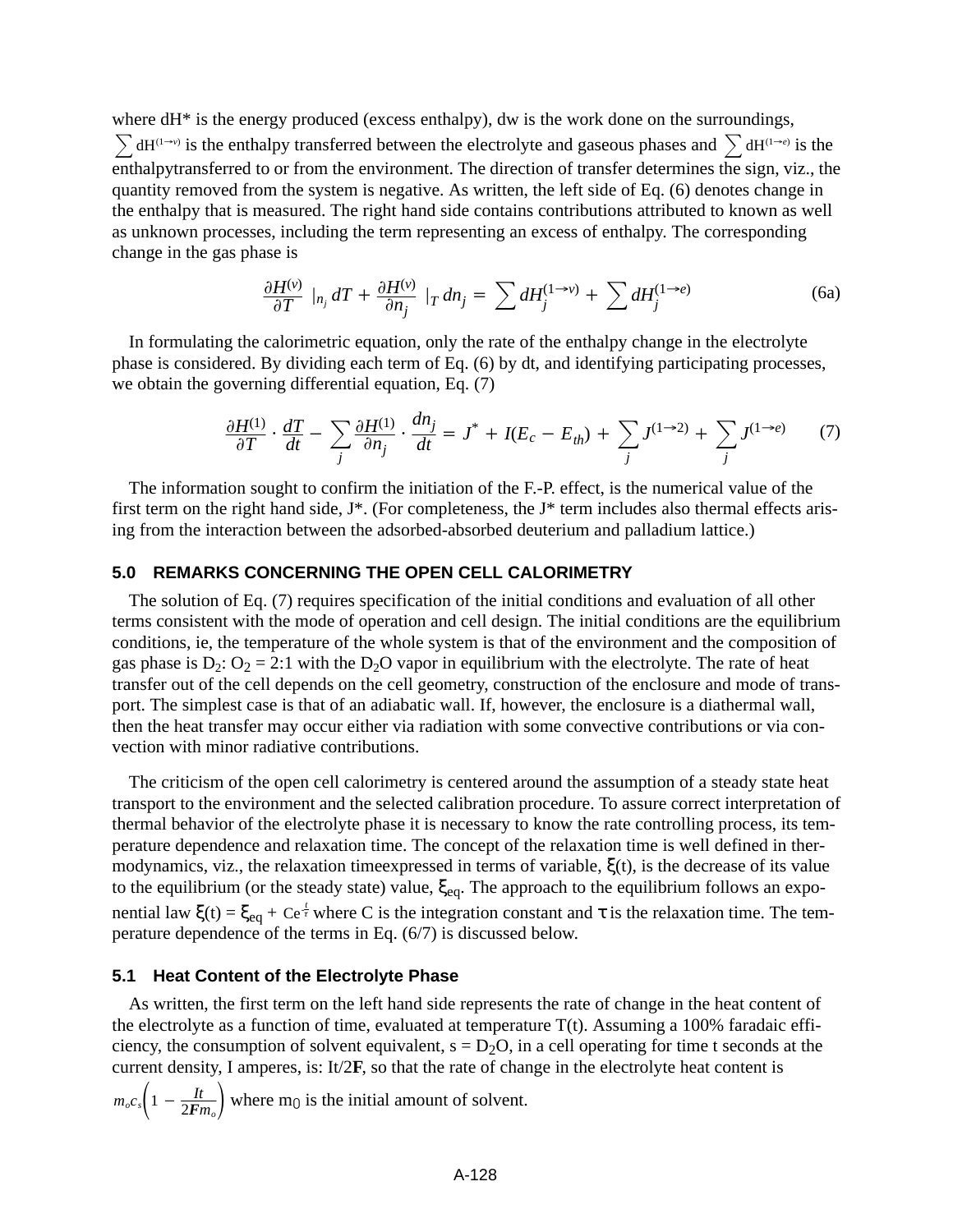#### **5.2 Electrical Work, dw**

An unique feature of an electrochemical cell is the occurrence of charge transfer reaction(s) whereby electrons generated at the negative are transferred in an external circuit and consumed at the positive electrode in another charge transfer reaction. In a steady state, the number of electrons leaving and entering the cell is the same which means that the electrochemical cell can be considered a closed system with regard to the electrical charge (potential difference build up occurs at the phase boundary only). Irrespective of the direction of current flow, the product, IEc, must be a positive quantity. By convention, the positive current is flowing out of the cell, so that the electrical work term in Eq. (7) is positive. The enthalpy input to the cell, expressed as an electrical work and corrected for the recoverable enthalpy is  $I(E_c - E_{th})dt$ , where  $E_{th} = -\Delta H/zF$  is the thermoneutral potential.

## 5.3 Rate of enthalpy transfer,  $J^{(1\rightarrow v)}$ ,  $J^{(1\rightarrow e)}$

In the system under consideration, the  $J^{(1\rightarrow v)}$  – term represents the sum of the enthalpy carried out by

the rising gas bubbles, saturated with D<sub>2</sub>O vapor at the cell temperature and that due to the phase  
change: D<sub>2</sub>O(s) 
$$
\rightarrow
$$
 D<sub>2</sub>O(v). The respective rates are:  $\frac{I}{F} \left[ \frac{1}{2} c_{D_2}^{(v)} + \frac{1}{4} c_{\theta_2}^{(v)} + \frac{3}{4} \frac{p}{p^* - p} c_{sg} \right]$  and  $\frac{3}{4} \frac{I}{F} \frac{p}{p^* - p} \cdot L^{(1 \to v)}$ .

Parenthetically, we note that excluding chemical reaction(s) in either system and the energy transfer from the enviroment, we have for the mass balance and mass flux, Eq. (8)

$$
dn_k^{(1)} + dn_k^{(2)} = 0; J_m = dn^{(1)}/dt = -dn^{(2)}/dt \tag{8}
$$

and for the enthalpy transfer, Eq. (9)

$$
\left[ dq^{(1)} + \sum_{k} \left( \frac{\partial H}{\partial n} dn \right)^{(1)} \right] + \left[ dq^{(2)} + \sum_{k} \left( \frac{\partial H}{\partial n} dn \right)^{(2)} \right] = 0 \tag{9}
$$

from which the heat flux,  $J_4^{(1\rightarrow 2)}$ , is given by equation

$$
J_q^{(1\rightarrow 2)} = -\sum_k \frac{\partial H}{\partial n} \cdot J_m^{(1\rightarrow 2)}
$$
(10)

Equation (10) states that the equality:  $dq^{(1)} = dq^{(2)}$  can occur only in the absence of mass transport. The  $J_q^{(1\rightarrow e)}$  – term is, as a rule, of the form of the generalized Ohm's law, ie.  $J_q^{(1\rightarrow e)} = k(T^{(1)} - T^{(e)})$ , where k is usually taken to be a constant within the temperature range  $(T^{(1)} - T^{(e)})$ . Its numerical value depends upon the composition of the wall with the applicable computation methodology described in textbooks on heat transfer.

#### **5.5 Temperature Dependent Parameters**

Excluding the  $J^*-$  term, all terms on the right hand side of Eq. (7) are temperature dependent in a simple way except for the  $I(E_c - E_{th})$  term. The temperature dependence of the specific heat is usually taken as a linear function of temperature. The term, accounting for the enthalpy transport to the vapor phase, consists of two parts:  $J_1(I, T)^{(1 \to v)}$  and  $J_2(p^*, T)^{(1 \to v)}$  of which  $J_1^{(1 \to e)}$  identifies the small amount of heavy water evaporating into the  $D_2$  and  $O_2$  gas bubbles. This term is a function of the cell current and temperature and is negligible, except at higher solution temperatures and current densities. The second contribution,  $J_2^{(1\rightarrow e)}$  denotes the loss of water due to evaporation. The rate of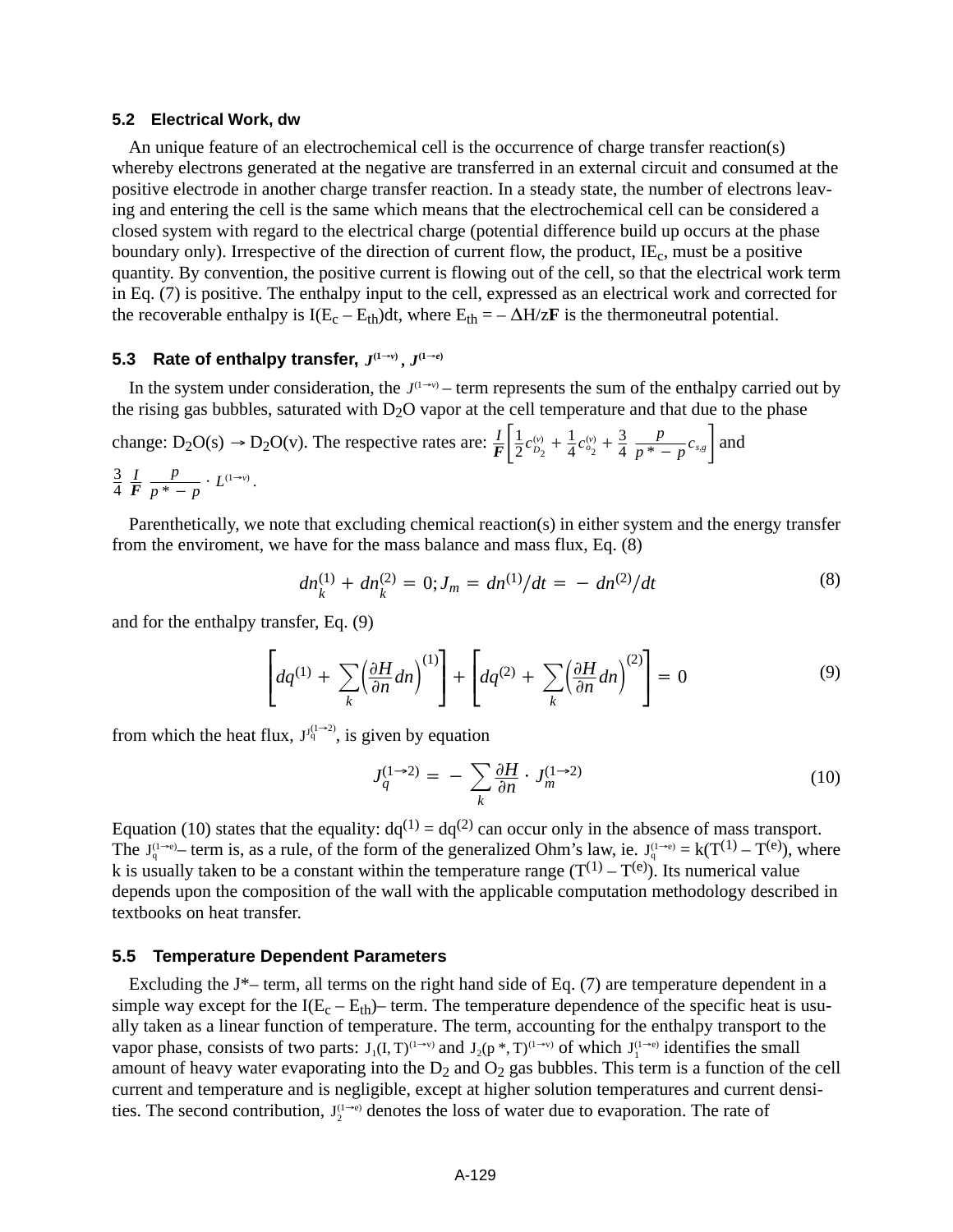evaporation is proportional to the solution temperature and as the solution temperature approaches the boiling point, the  $J_2^{(1\rightarrow e)}$  term dominates. The p(T) dependence is calculated using the ClausiusClapeyron formula,  $dp/dT = L/T[v^{(g)} - v^{(s)}]$ . The contribution  $J_2^{(1\to e)}$  can be evaluated quite easily, but not the  $J_1^{(1\rightarrow e)}$  because of a number of factors must be considered, among them the size of gas bubbles, the degree of their saturation, etc.

Less clear is the temperature dependence of the term  $I(E_c - E_{th})$ . Employing the procedure adapted by Pons and Fleischmann(6), the correction factor is

$$
\psi \,=\, \Bigg\{ \frac{dE_c}{dT} + \frac{3}{4F} \cdot \frac{d}{dT} \Bigg[\frac{p}{p^{*}-p} (c_s^{\scriptscriptstyle{(v)}}\Delta T\,+\,L^{\scriptscriptstyle{(1\to v)}}) \Bigg] \Bigg] \Delta T.
$$

This procedure involves expanding the temperature dependent  $(E_c - E_{th})$  term into the Taylor series, retaining the first term only on account of smallness of  $\Delta T$  and expressing  $E_{th}$  by the change in the enthalpy function of the electrolyte due to the increase by  $\Delta T$ . It is noted that, if a chemical (electrochemical) reaction occurs at a constant pressure and temperature, the heat of reaction is the change in enthalpy while the change in mole number is the change in the Gibbs function.

#### **5.6 Complete Calorimetric Equation**

The expression for a complete energy/mass balance is obtained upon integration of

$$
\left[\sum m_i c_i \frac{dT}{dt}\right] + m_o c_s \left(1 - \frac{It}{2m_0 F}\right) \frac{dT}{dt} - \frac{c_s IT}{2F} = J^* + I(E_c - E_{th} + psi) + \sum J^{(1 \to 2)} + \sum J^{(1 - e)} \tag{11}
$$

where the first term accounts for the contribution of all cell components except the electrolyte. This term must be carefully evaluated during the course of long term experiments and, in particular, during the calibration procedure because the relaxation time is strongly affected by the physico-chemical properties of walls and enclosures. Note: henceforth superscript (2) is employed to identify the bath **as** separate from the environment.)

## **6.0. CALORIMETER DESIGN AND MODELING**

Consider a system consisting of an electrochemical cell containing a known amount of electrolyte and totally immersed in a water bath. Initially, this system is in equilibrium and, for the duration of an experiment, the bath is in contact with an infinite heat sink. (ie,  $T^{(e)} = \text{const}$ ). Applying the conservation of energy, in the form of condensed Eq. (6/7), the rate of the temperature change with time in the cell, after its activation, is

$$
C_1 \frac{dT_1}{dt} = Q_1 - J_q^{(1 \to 2)} - J_q^{(1 \to 3)}
$$
\n(12)

and in the water bath

$$
C_2 \frac{dT_2}{dt} = Q_2 + J_q^{(1 \to 2)} - J_q^{(2 \to e)}
$$
\n(13)

where  $C_1 = \sum m_{1,i} c_{1,i}$  is the heat capacity of the electrolyte and includes all cell components (cell constant),  $C_2$  is the heat capacity of the bath fluid,  $Q_1 = [J^* + I(E_c - E_{th})]$  denotes the rate of heat production in the electrolyte phase,  $Q_2$  is the heat supplied to the bath in order to maintain  $T^{(1)} = T^{(2)}$ , and the J's are the heat fluxes exchanged between system elements, viz., the electrolyte, bath and environment.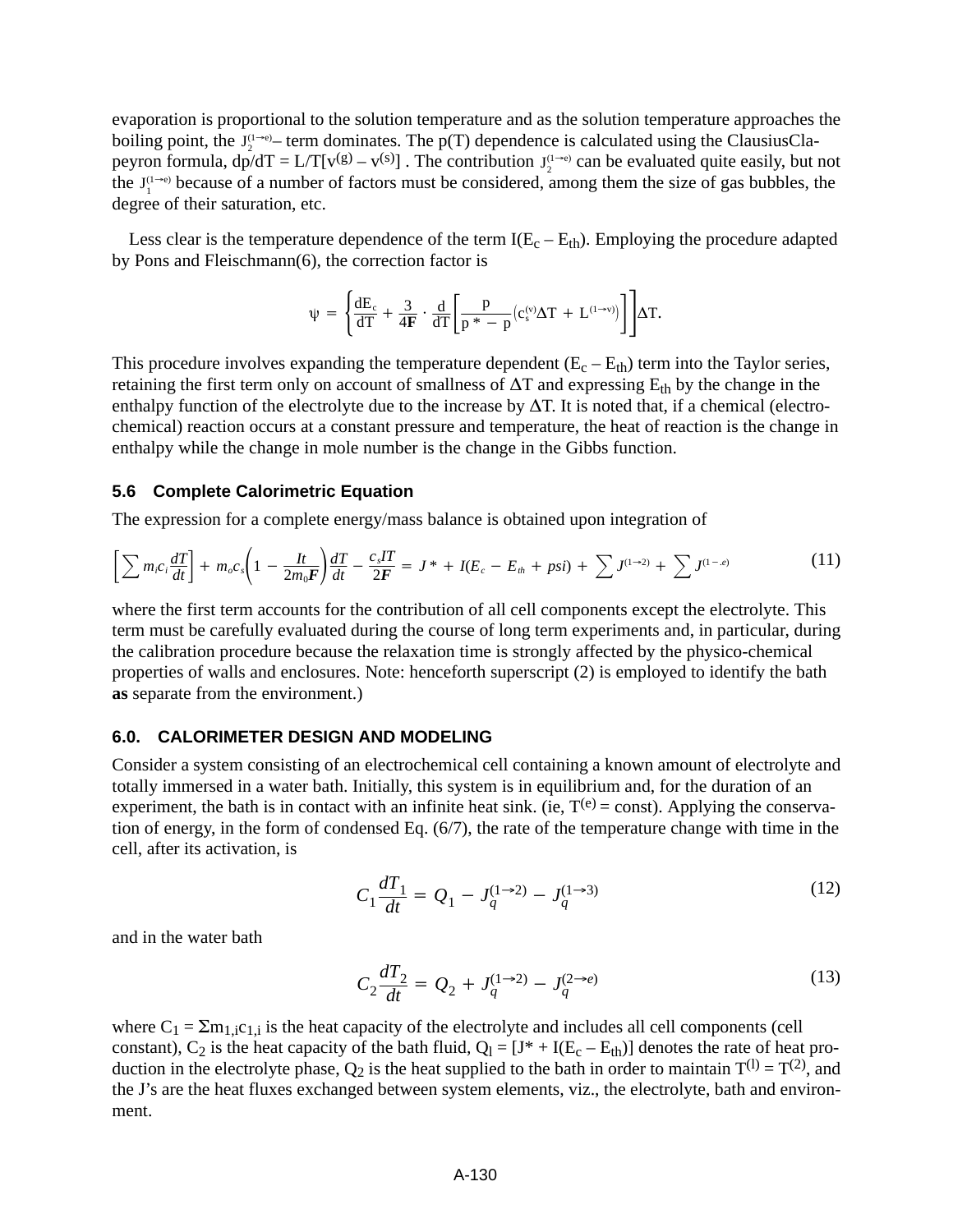#### **6.1 Construction of an Adiabatic Wall**

Equation (12) is the energy balance expressed in terms of the rate of heat generation due to the irrversibilities of the charge transfer process(es), the rate of heat exchange between the cell and the water bath, and the rate of heat loss to the environment. Since the term,  $Q_1$  is always positive, it follows that  $T^{(1)}$  >  $T^{(2)}$  resulting in an outflow of heat generated within the cell. The construction of an adiabatic wall requires that  $J_q^{(1\to e)} = J_q^{(2\to 1)} = 0$  at all times. This requirement is fulfilled as long as  $\Delta T =$  $T^{(1)}$  — T<sup>(2)</sup> = 0, ie, as long as  $J_q^{(2\to e)} = Q_2$  — C<sub>2</sub>(Q<sub>1</sub> –  $J_q^{(1\to e)}$ )/C<sub>1</sub> which, for  $Q_1 >> J_q^{(1\to e)}$ , is further simplified to  $J_q^{(2\to e)} = Q_2 - C_2Q_1/C_2$  and provides a rough guide for design and operation of an adiabatic wall separating the cell from bath. In practice,  $\Delta T \neq 0$ ; consequently, the maintanence of an adiabatic wall requires that  $\int$ *t*  $J^{(1\to 2)}dt =$ *t*  $J^{(2\rightarrow 1)}$ dt ie, that  $\Delta T$  oscillates about its zero value.

Employing, for thermal flux, an expression of the form  $J = k\Delta T$  and introducing a new set of variables, viz.,  $\Delta T = T^{(1)} - T^{(2)}$  and  $T^{(1)} - T^{(e)}$  with  $T^{(e)}$  const , Eq. (12) becomes Eq. (14)

$$
\frac{d\theta}{dt} = q_1 - k_{12} \Delta T - k_{le} \theta \tag{14}
$$

Using the same variables, by subtracting Eq.  $(13)$  from  $(12)$ , we obtain an expression for the change in T, Eq. (15)

$$
\frac{d\Delta T}{dt} = (1_1 - q_2) - (k_{12} + k_{12}^* + k_{2e})\Delta T + (k_{2e}0k_{1e})\theta
$$
\n(15)

where  $q_i = Q_i/C_i$ ;  $k_i = k_i/C_i$  and  $k^* = k_{12}/C_2 = k_{12}C_1/C_2$ . Conditions forcing  $\Delta T$  to oscillate about zero can be determined by solving the set of coupled differential equations, Eqs. (14) and (15).

To maintain an adiabatic wall, the positive  $\Delta T$  due to  $q_1 > 0$  must be countered by  $q_2$  to reverse the direction of heat flow, Eq. (15). One way to construct and maintain an adiabatic wall is as follows: At  $t < t_0$ , the system is in equilibrium. At  $t_0$  the flow of cell current is initiated causing the system's temperatures to rise (cf. Eq. (14)), as schematically shown in Fig. 2 by solid,  $T^{(1)}$ , and dashed,  $T^{(2)}$ , lines. At t<sub>1</sub> the difference  $\Delta T$  reaches an a priori specified value, and the heat source in the bath, q<sub>2</sub>, is activated. If  $q_2 > q_1$ , then the temperature T<sup>(2)</sup>-rises faster than T<sup>(1)</sup>, in time—at t<sub>2</sub>—reducing  $\Delta T$  to zero. Within this time period there is net heat flow from the cell to the bath. To maintain an adiabatic wall it is necessary to transfer the same amount of heat from bath to cell  $(H^{(1\rightarrow 2)} = H^{(2\rightarrow 1)})$  by activating the q<sub>2</sub> and operating it for a required time period. These periods are determined by numerically solving Eqs. (14) and (15).

Some useful information concerning the form of the  $\Delta T(t)$  function can be derived if the cell temperature,  $\theta$ , is considered a constant. Rewriting Eq. (15) in an equivalent form, Eq. (16)

$$
\frac{d\Delta T}{a - b\Delta T} = dt \tag{16}
$$

where  $a = (q_1 - q_2) + (k_{2e} - k_{1e})$  and  $b = (k_{12} + k_{12} + k_{2}e)$ , we obtain, upon integration Eqs. (17) and (18) for  $q_2 = 0$  and for  $q_2 > q_1 + (k_2 e - k_{1e})\theta$ , respectively.

$$
\Delta T(t) = \frac{a}{b} + \left[\frac{a}{b} - \Delta T(0)\right] e^{-b(t - t(0))} \tag{17}
$$

$$
\Delta T(t) = -\frac{a}{b} + \left[\frac{a}{b} - \Delta T(0)\right] e^{-b(t - t(0))}
$$
\n(18)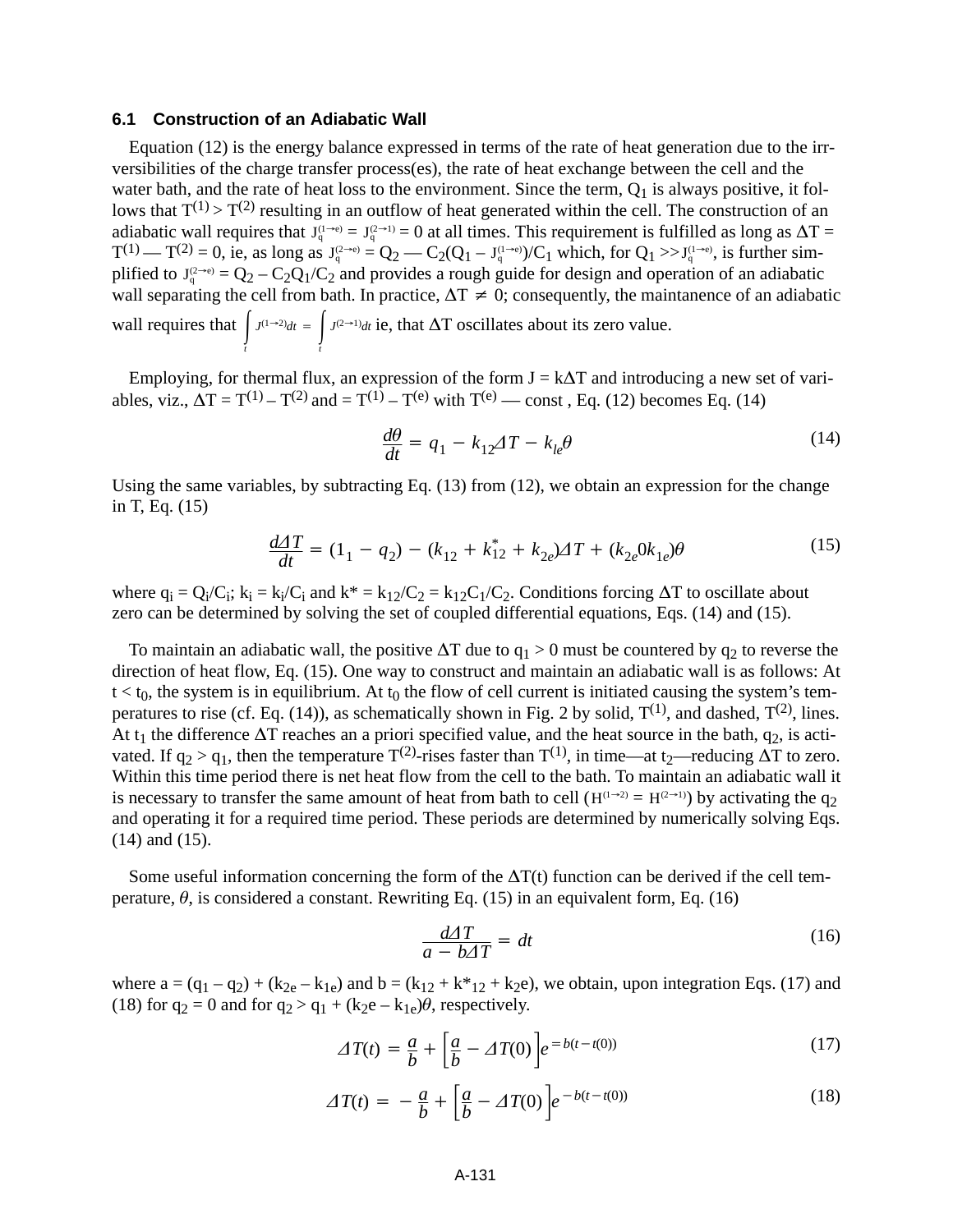Evidently, the system relaxes with the characteristic time constant =  $1/(k_{12} + k_{12} + k_{2}e)$ ; That is, the relaxation time is governed by the  $C_1/C_2$  ratio, the cell temperature, materials of construction and the system's contact with the environment. For any selected  $\Delta T^{(1)}$  there is a corresponding  $\Delta T^{(2)}$  which assures that  $(H^{(1\rightarrow 2)} = H^{(2\rightarrow 1)})$  is real- ized. For all practical purposes, this condition is satisfied by the requirement that  $\Delta T(t)$  oscillates about zero.

## **6.2 Temperature Tracking**

In any implementation of a calorimeter based on equations (14) and (15), a means of controlling the heat input to the bath surrounding the reaction cell must be provided so as to maintain the temperature difference,  $\Delta T = 0$ , or, at least, so that it averages to zero over an experimental run. Because of the large amount of temperature data required for an experiment, digital acquisition of the data is necessary; consequently, digitai control of the experiment is a natural choice. In a digital system, the relevant temperature measurements are madein sequence in a repetitive cycle, with some dead time for writing data to a disk and the analog values are to the precision of the analog-to-digital converter being used. These two procedures should not be considered independently because often the truncation error exceeds the allowable temperature error and appropriate averaging is required In order for averaging to improve a measurement, the analog signal must be dithered, either deliberately or by noise over a range corresponding to the least significant bit of the digitized signal. For example, with a twelve-bit analog-to-digital converter having an input of  $-20$  to  $+20$  mV, the least significant bit corresponds to a 10  $\mu$ V input signal change or a change 0.25 C for a T-type thermocouple where the sensitivity is about 25 mC/ $\mu$ V. Typically, there might be present 10  $\mu$ V rms noise referred to the input, so that averaging 100 samples would be expected to reduce the error to about 0.03 C without having to dither the input. Averaging 100 samples has other implications, however, since the averaging takes place over a range of temperature difference,  $\Delta T$ , that depends on both, the cooling rate of the cell and the heating rate of the bath as given by Eqs. (14,15). On average, a temperature offset occurs that depends on whether T takes longer to recover from a positive value than from a negative value, which would increase the likelihood that the bath heater will be incorrectly turned on rather than incorrectly turned off. These effects exhibit temperature dependence that can be demonstrated in modeling the calorimeter by introducing truncation and noise into the test as to whether the heater should be on or off.

## **6.3 Calorimetry of Co-Deposition Process**

The codeposition process is the process where the electroreduction of  $Pd^{2+}$  ions occurs simultaneously with the evolution of deuterium. The principal advantage of this technique is elimination of the prolonged charging time required for, and a better reproducibility of, the initiation of the Fleischmann–Pons effect. The codeposition process modifies somewhat the calorimetric equation, Eq. (7), making its interpretation less clear. The modification involves the  $I(E_c - E_{th})$  term. The cell current is split into two currents, viz.,  $I_1$ , representing the rate of Pd<sup>2+</sup> ion reduction and  $I_2$  participating in the reduction of heavy water. The division of currents is potential and time dependent(6). However, as the concentration of  $Pd^{2+}$  becomes less, the I<sub>2</sub> current increases and, upon compilation of the codeposition, being equal to the cell current.

An example of thermal behavior during the codeposition process is illustrated in Fig. 3, where excess enthalpy is plotted against the energy supplied to the cell from an external source. During data collection the cell was isolated from the environment by adiabatic wall constructed in manner described above. Clearly, during the initial period, considerable portion of the total current was used up to reduce the  $Pd^{2+}$  ions, resulting in the negative excess enthalpy. However, with the passage of time, as  $I_1$  became less, an excess enthalpy. was measured. The. rate of production was not uniform,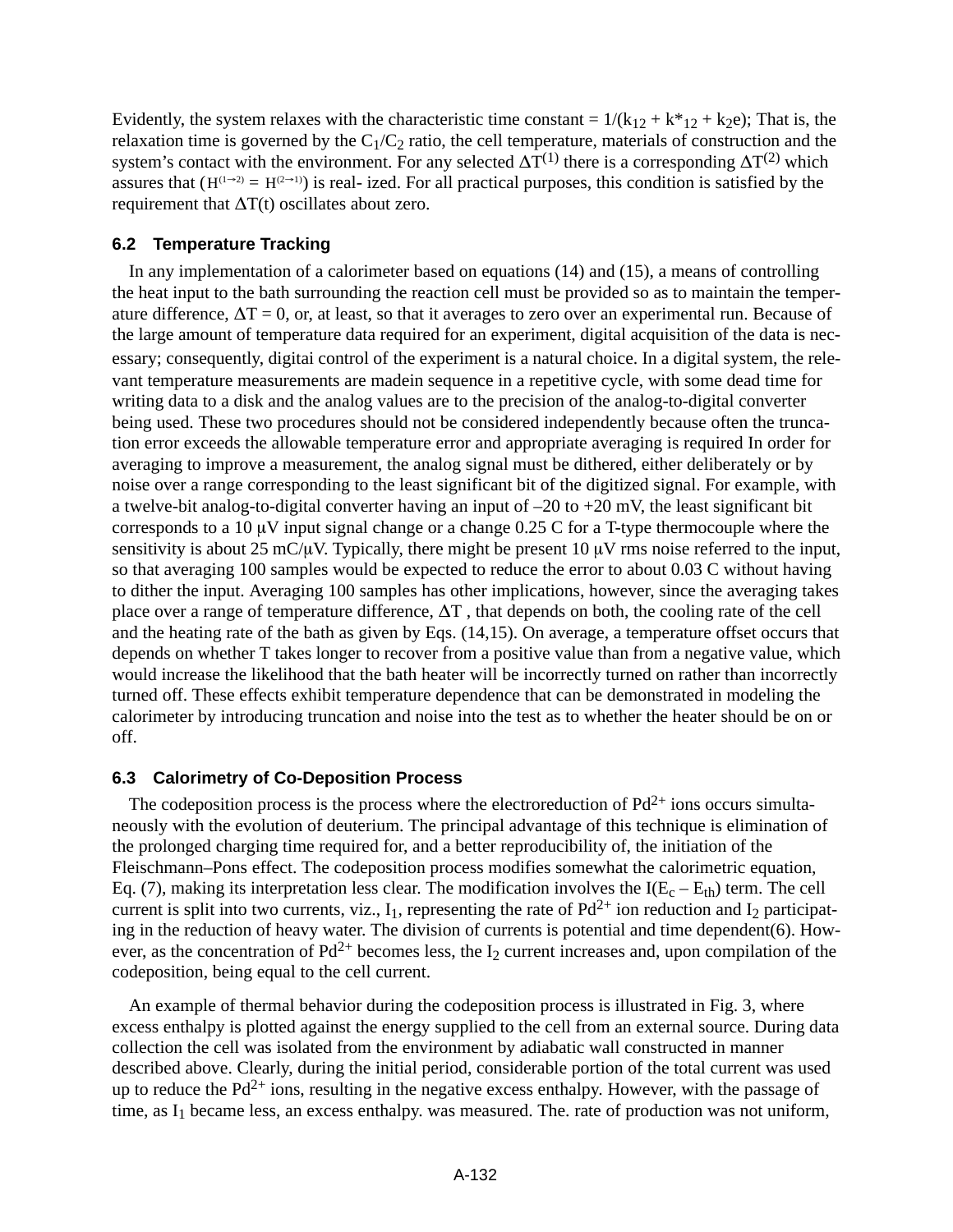ie showing occasional small bursts, and, in general, became higher with an increase in cell temperature.

This example is included to demonstrate that useful information concerning thermal behavior of open cells can be obtained without elaborate instrumentation. Further discussion is outside of the scope of this communication and will be given elsewhere.

## **7.0 SUMMARY**

A discussion of thermal behavior of open electrochemical cells employed to confirm and examine the Fleischmann–Pons effect for a special case of electrodes prepared by codeposition in is presented. The calorimetric equation, written in the enthalpy representation, contains statements of energy/mass conservation, accounts for participating processes and examines the relaxation times. Conditions for construction and data collection in the case of adiabatic enclosure are given. An example of the thermal behavior of the Pd/D system prepared by the codeposition technique showing substantial production of excess enthalpy is included.

## **Symbols**

c - specific heat

- C cell constant, intergration constant
- e environment
- **F** Faraday constant
- E cell potential, V
- H enthalpy, Jmol-1
- I cell current, A
- j running index
- J flux,
- J\* rate of excess enthalpy production
- k coefficient
- L work coefficient, latent heat of vaporization
- l work coordinate
- n mole number
- m mass
- p pressure
- Q heat
- q heat source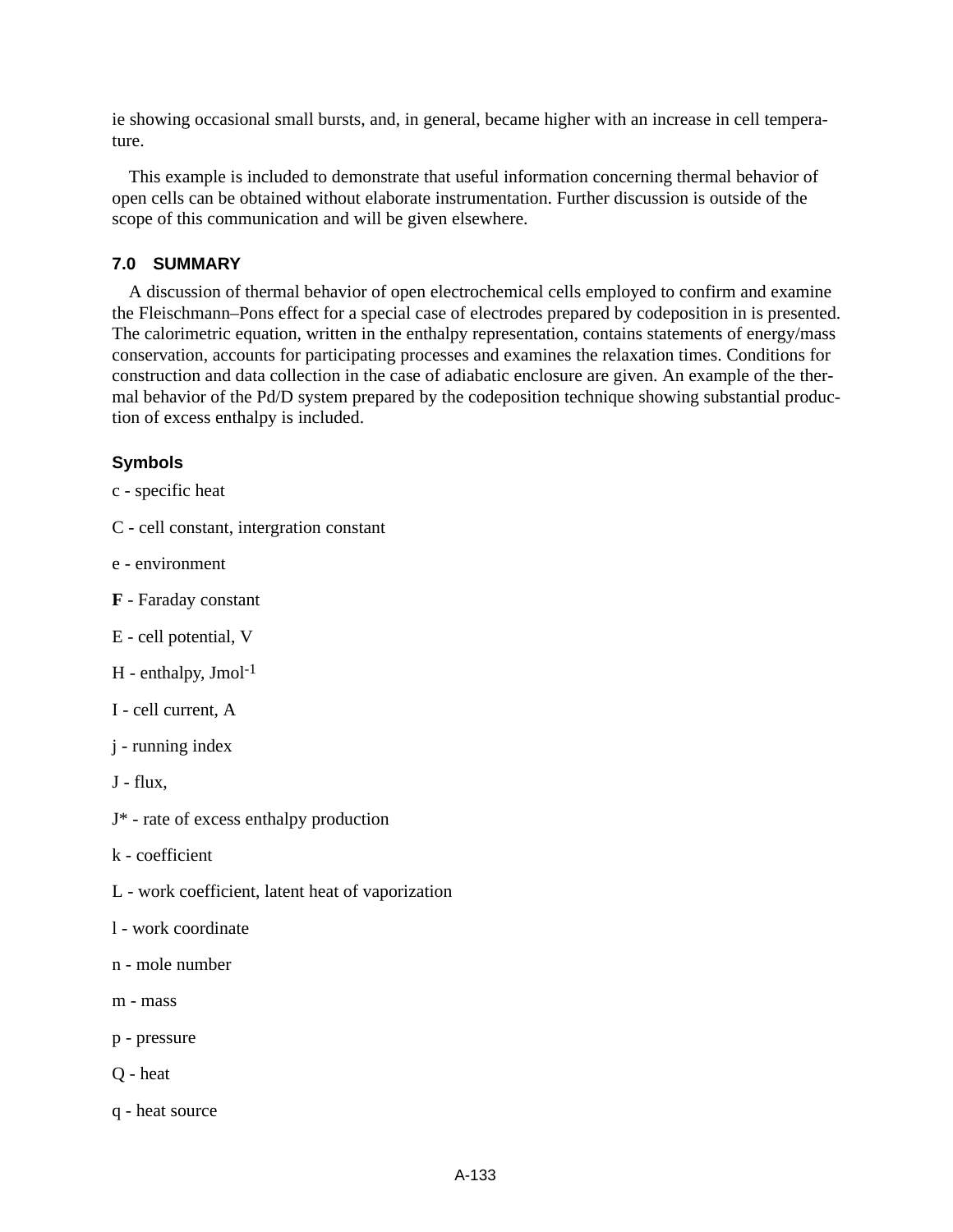- s superscript/subscript refers to solvent
- T temperature, K
- U internal energy
- V volume
- W work
- $\alpha$  phase (superscript)
- $k = k_i/C_i$  coefficient
- $\theta = T^{(1)} T^{(e)}$  temperature
- $\mu$  chemical potential
- - relaxation time
- $\zeta$  variable

### **References**

- 1. 1. M. Fleischmann and S. Pons, J. Electroanal. Chem., **261**, 301(1989)
- 2. 2.H.B. Callen, **Thermodynamics,** John Wiley & Sons, Inc., **New** York London Sydney, 1966
- 3. **3.** R. Haase, **Thermodynamics of Irreversible Processes,** Addison-Wesley Publishing Co, Inc., Reading - Menlo Park-London, 1969
- 4. 4. P. Van Rysselberghe, in **Modern Aspects of Electrochemistry,** Vol. 4, J.O'M. Bockris and B.E. Conway, eds., Plenum Press, New York, 1966
- 5. 5. SR. de Groot, **Thermodynamics of Irreversible Processes,** North-Holland Publishing **Co,** Amsterdam, 1952
- 6. 6. S. Szpak, P.A. Mosier–Boss and J.J. Smith, J. Electroanal. Chem., in the press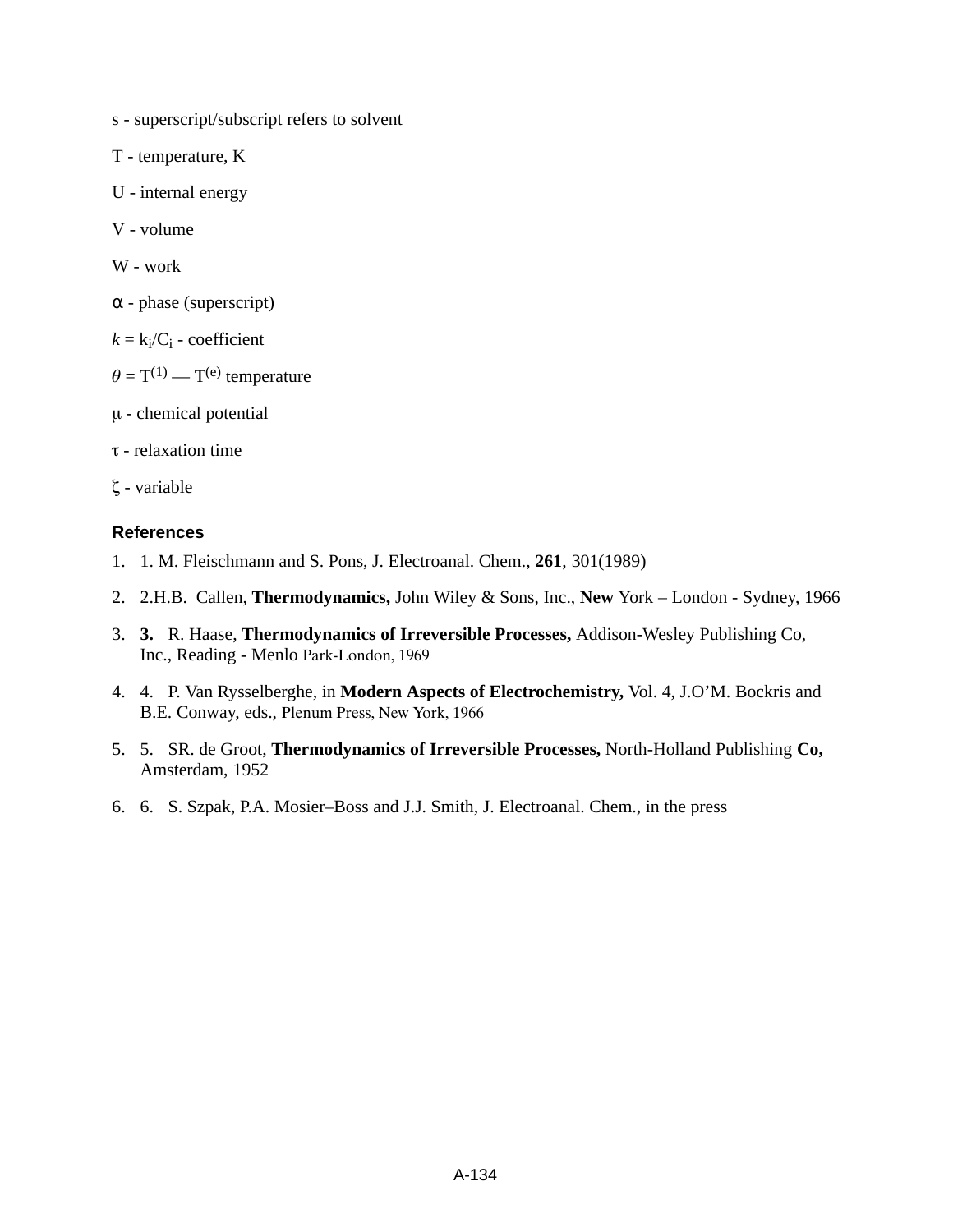## **Figure captions**

Fig. 1 -Thermodynamic boundary for open electrochemical cell system.

The J's represent the rate of enthalpy transfer across boundary (system walls) indicated by the superscript

Fig. 2 -Temperature tracking to maintain an adiabatic wall  $(1 \rightarrow 2)$ .

 $\Delta T^{(1)}$  and  $\Delta T^{(2)}$  are the temperature differences that trigger (on/off) the heat source in the bath

Fig. 3 - Excess enthalpy generated in the course of Pd/D codeposition from LiCl containing electrolyte.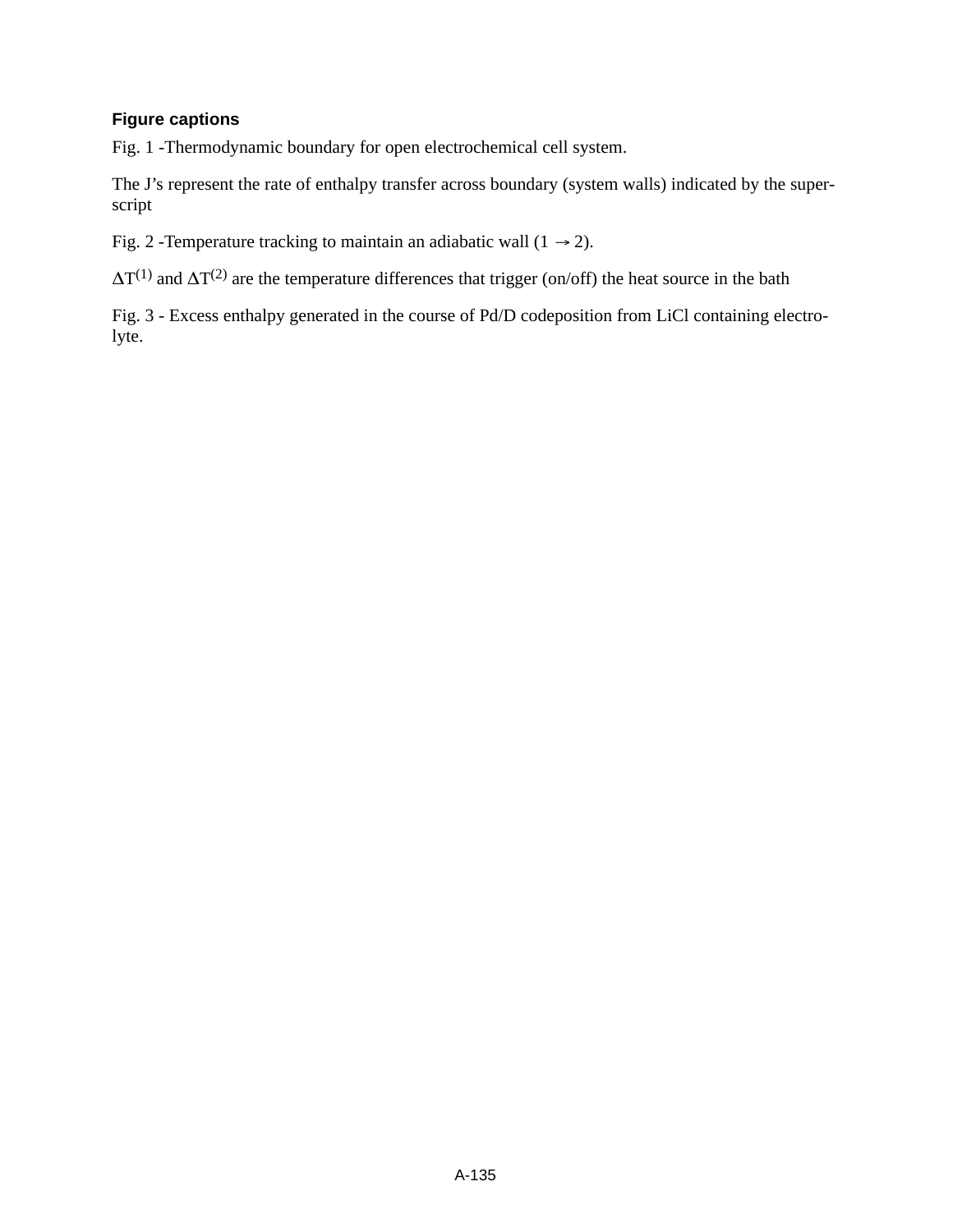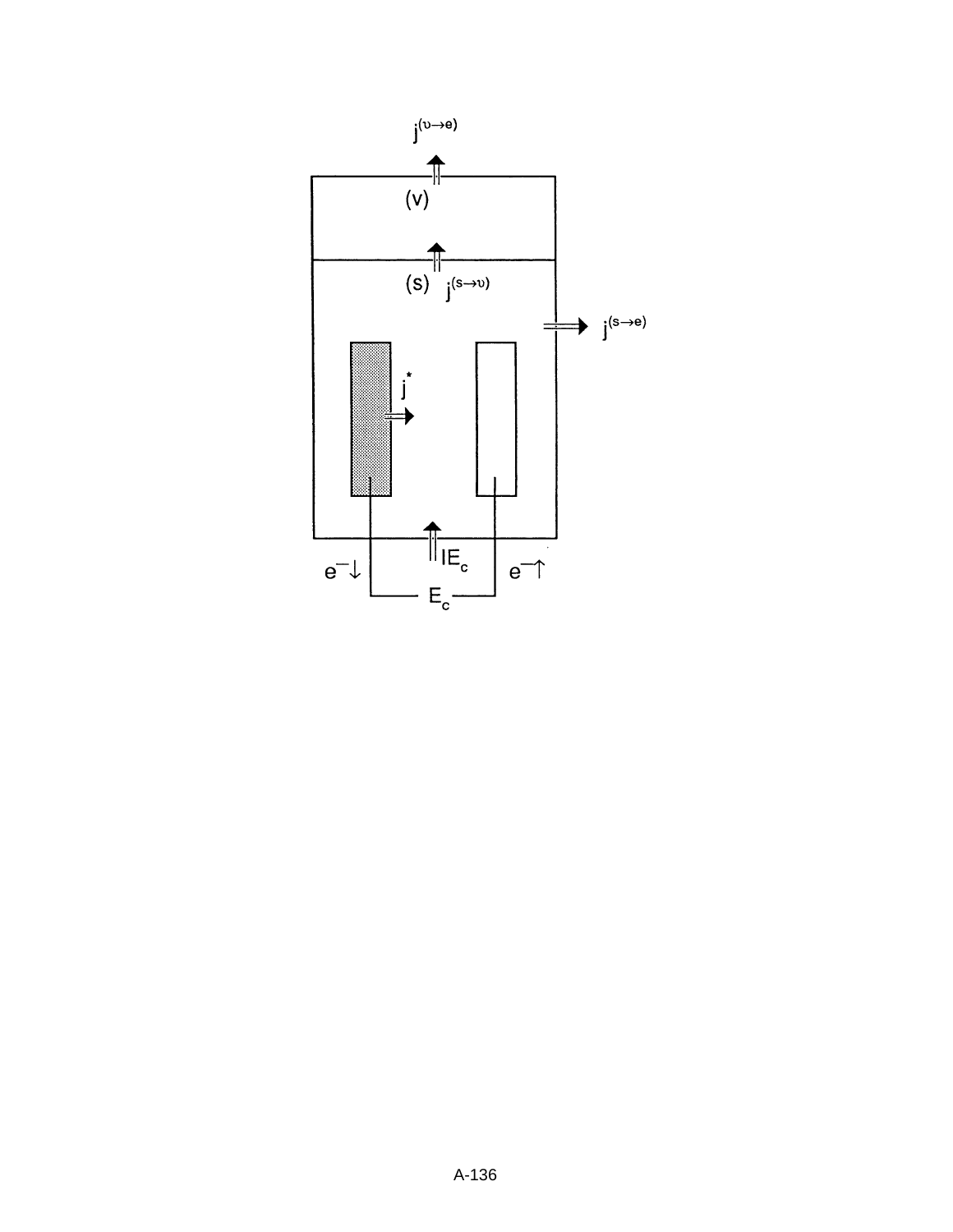